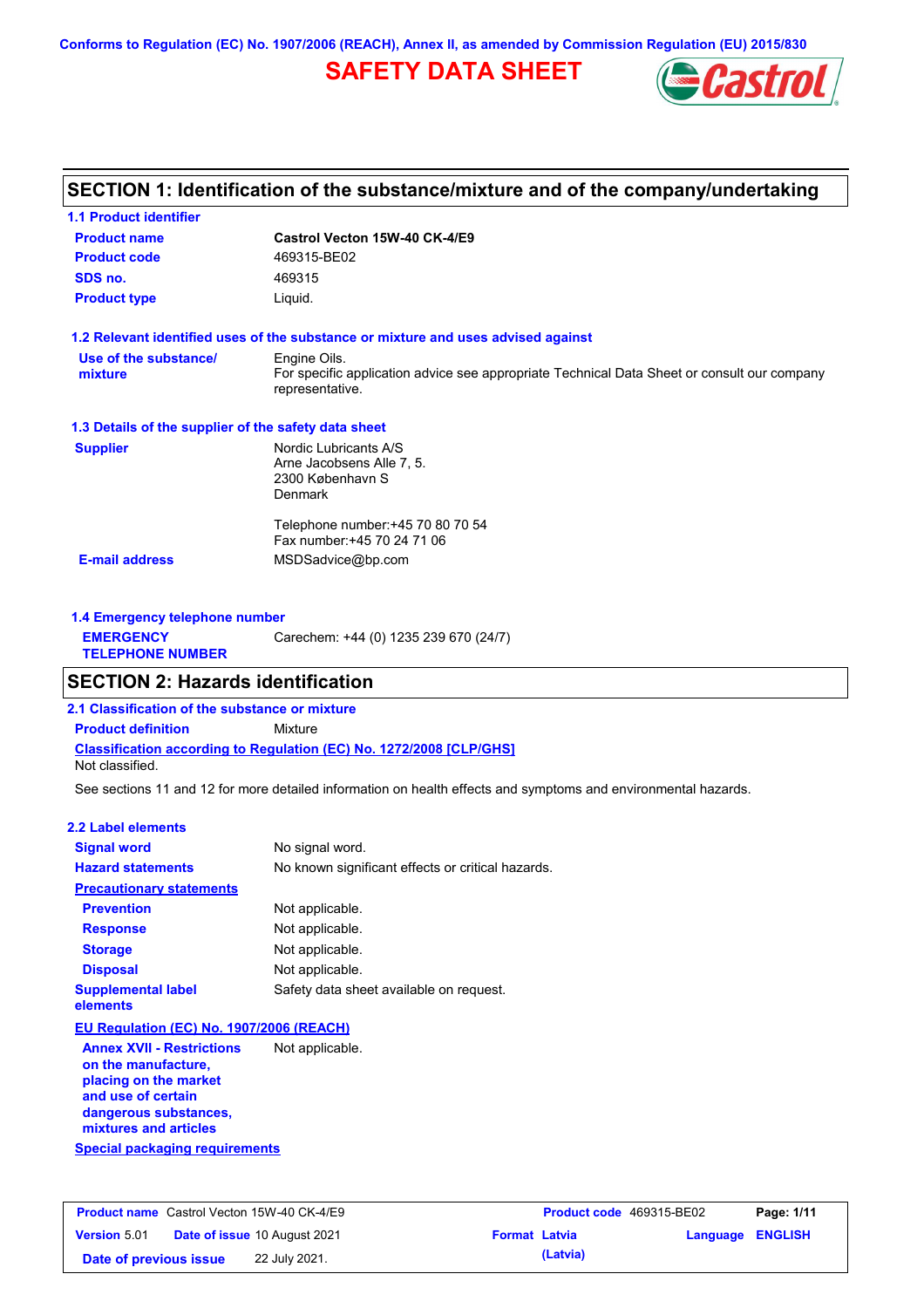### **Conforms to Regulation (EC) No. 1907/2006 (REACH), Annex II, as amended by Commission Regulation (EU) 2015/830**

# **SECTION 2: Hazards identification**

| <b>Containers to be fitted</b><br>with child-resistant<br>fastenings                                                     | Not applicable.                                                                                                                                                                                                                 |  |  |  |  |
|--------------------------------------------------------------------------------------------------------------------------|---------------------------------------------------------------------------------------------------------------------------------------------------------------------------------------------------------------------------------|--|--|--|--|
| <b>Tactile warning of danger</b>                                                                                         | Not applicable.                                                                                                                                                                                                                 |  |  |  |  |
| 2.3 Other hazards                                                                                                        |                                                                                                                                                                                                                                 |  |  |  |  |
| <b>Results of PBT and vPvB</b><br>assessment                                                                             | Product does not meet the criteria for PBT or vPvB according to Regulation (EC) No. 1907/2006,<br>Annex XIII.                                                                                                                   |  |  |  |  |
| <b>Product meets the criteria</b><br>for PBT or vPvB according<br>to Regulation (EC) No.<br><b>1907/2006, Annex XIII</b> | This mixture does not contain any substances that are assessed to be a PBT or a vPvB.                                                                                                                                           |  |  |  |  |
| Other hazards which do<br>not result in classification                                                                   | Defatting to the skin.<br><b>USED ENGINE OILS</b><br>Used engine oil may contain hazardous components which have the potential to cause skin<br>cancer.<br>See Toxicological Information, section 11 of this Safety Data Sheet. |  |  |  |  |
|                                                                                                                          | Experimental data on one or more of the components has been used to determine all or part of<br>the hazard classification of this product.                                                                                      |  |  |  |  |

## **SECTION 3: Composition/information on ingredients**

**3.2 Mixtures Product definition**

#### Mixture

 $H$ ighly refined base oil (IP 346 DMSO extract < 3%). Proprietary performance additives.

| <b>Product/ingredient</b><br>name                                                                    | <b>Identifiers</b>                                                                             | $\frac{9}{6}$ | <b>Regulation (EC) No.</b><br>1272/2008 [CLP]                      | <b>Type</b> |
|------------------------------------------------------------------------------------------------------|------------------------------------------------------------------------------------------------|---------------|--------------------------------------------------------------------|-------------|
| Distillates (petroleum), hydrotreated<br>heavy paraffinic                                            | REACH #: 01-2119484627-25 ≥75 - ≤90<br>EC: 265-157-1<br>CAS: 64742-54-7<br>Index: 649-467-00-8 |               | Not classified.                                                    | $[2]$       |
| Distillates (petroleum), solvent-<br>dewaxed heavy paraffinic                                        | REACH #: 01-2119471299-27<br>EC: 265-169-7<br>CAS: 64742-65-0<br>Index: 649-474-00-6           | ≤5            | Not classified.                                                    | [2]         |
| Distillates (petroleum), hydrotreated<br>heavy paraffinic                                            | REACH #: 01-2119484627-25 ≤5<br>EC: 265-157-1<br>CAS: 64742-54-7<br>Index: 649-467-00-8        |               | Asp. Tox. 1, H304                                                  | [1] [2]     |
| Distillates (petroleum), solvent-<br>dewaxed heavy paraffinic                                        | REACH #: 01-2119471299-27 ≤3<br>EC: 265-169-7<br>CAS: 64742-65-0<br>Index: 649-474-00-6        |               | Asp. Tox. 1, H304                                                  | [1] [2]     |
| reaction mass of isomers of:<br>C7-9-alkyl 3-(3,5-di-tert-butyl-<br>4-hydroxyphenyl)propionate       | REACH #: 01-0000015551-76 ≤3<br>EC: 406-040-9<br>CAS: 125643-61-0<br>Index: 607-530-00-7       |               | Aquatic Chronic 4, H413                                            | $[1]$       |
| Distillates (petroleum), solvent-<br>dewaxed light paraffinic                                        | REACH #: 01-2119480132-48 ≤3<br>EC: 265-159-2<br>CAS: 64742-56-9<br>Index: 649-469-00-9        |               | Asp. Tox. 1, H304                                                  | [1] [2]     |
| Paraffin oils (petroleum), catalytic<br>dewaxed heavy                                                | REACH #: 01-2119487080-42 ≤3<br>EC: 265-174-4<br>CAS: 64742-70-7<br>Index: 649-477-00-2        |               | Asp. Tox. 1, H304                                                  | [1] [2]     |
| zinc bis[O-(6-methylheptyl)] bis[O-(sec-REACH #: 01-2119543726-33 ≤3<br>butyl)] bis(dithiophosphate) | EC: 298-577-9<br>CAS: 93819-94-4                                                               |               | Skin Irrit. 2. H315<br>Eye Dam. 1, H318<br>Aquatic Chronic 2, H411 | $[1]$       |

**See Section 16 for the full text of the H statements declared above.**

| <b>Type</b>            |                                                   |                      |                          |                         |            |
|------------------------|---------------------------------------------------|----------------------|--------------------------|-------------------------|------------|
|                        | <b>Product name</b> Castrol Vecton 15W-40 CK-4/E9 |                      | Product code 469315-BE02 |                         | Page: 2/11 |
| <b>Version 5.01</b>    | <b>Date of issue 10 August 2021</b>               | <b>Format Latvia</b> |                          | <b>Language ENGLISH</b> |            |
| Date of previous issue | 22 July 2021.                                     |                      | (Latvia)                 |                         |            |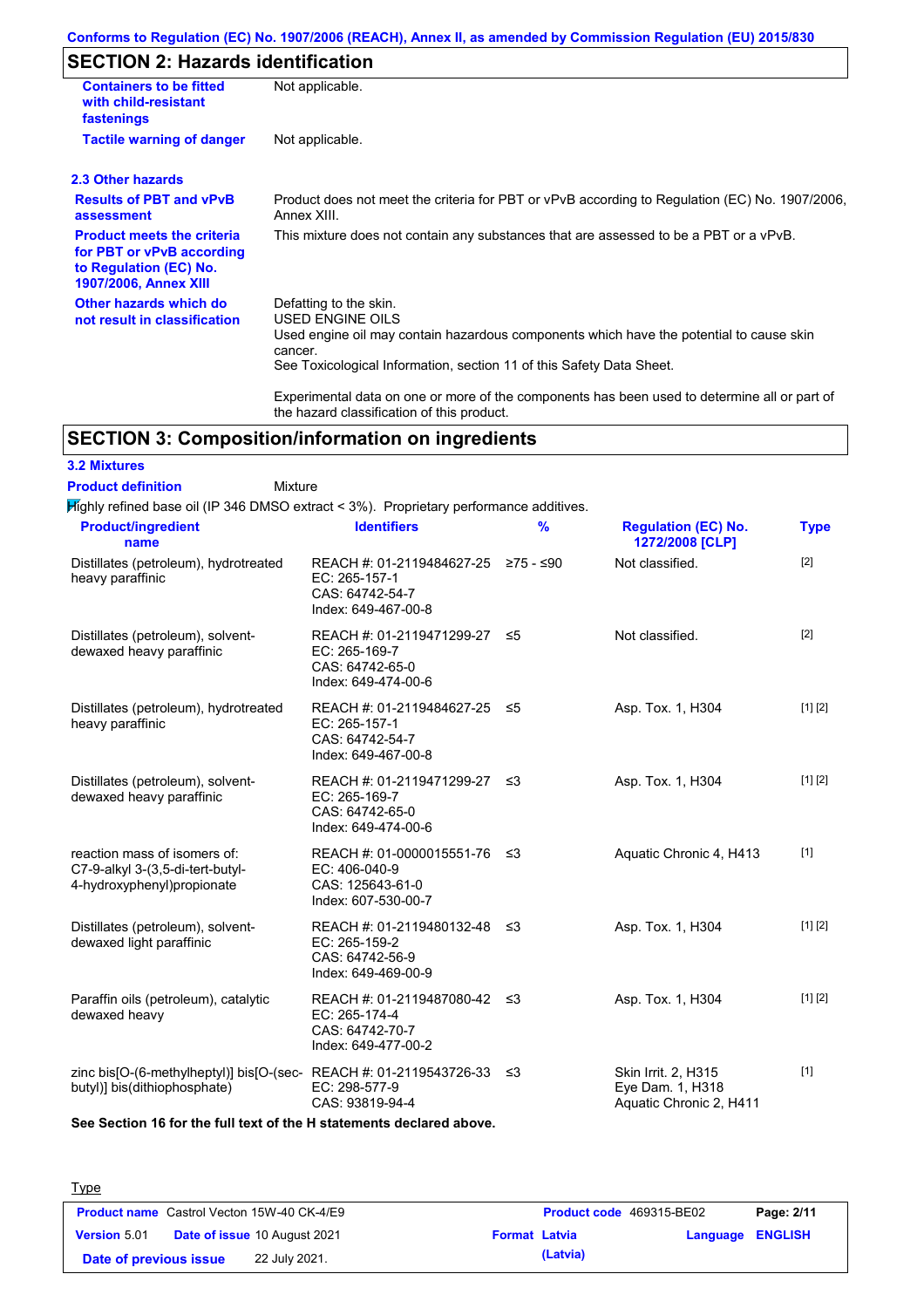### **SECTION 3: Composition/information on ingredients**

[1] Substance classified with a health or environmental hazard

[2] Substance with a workplace exposure limit

[3] Substance meets the criteria for PBT according to Regulation (EC) No. 1907/2006, Annex XIII

[4] Substance meets the criteria for vPvB according to Regulation (EC) No. 1907/2006, Annex XIII

[5] Substance of equivalent concern

[6] Additional disclosure due to company policy

Occupational exposure limits, if available, are listed in Section 8.

#### **SECTION 4: First aid measures**

| <b>4.1 Description of first aid measures</b> |                                                                                                                                                                                                                                         |
|----------------------------------------------|-----------------------------------------------------------------------------------------------------------------------------------------------------------------------------------------------------------------------------------------|
| Eye contact                                  | In case of contact, immediately flush eyes with plenty of water for at least 15 minutes. Eyelids<br>should be held away from the eyeball to ensure thorough rinsing. Check for and remove any<br>contact lenses. Get medical attention. |
| <b>Skin contact</b>                          | Wash skin thoroughly with soap and water or use recognised skin cleanser. Remove<br>contaminated clothing and shoes. Wash clothing before reuse. Clean shoes thoroughly before<br>reuse. Get medical attention if irritation develops.  |
| <b>Inhalation</b>                            | If inhaled, remove to fresh air. Get medical attention if symptoms occur.                                                                                                                                                               |
| <b>Ingestion</b>                             | Do not induce vomiting unless directed to do so by medical personnel. Get medical attention if<br>symptoms occur.                                                                                                                       |
| <b>Protection of first-aiders</b>            | No action shall be taken involving any personal risk or without suitable training. It may be<br>dangerous to the person providing aid to give mouth-to-mouth resuscitation.                                                             |

#### **4.2 Most important symptoms and effects, both acute and delayed**

See Section 11 for more detailed information on health effects and symptoms.

#### **Potential acute health effects**

| <b>Inhalation</b>   | Vapour inhalation under ambient conditions is not normally a problem due to low vapour<br>pressure.               |  |  |  |
|---------------------|-------------------------------------------------------------------------------------------------------------------|--|--|--|
| <b>Ingestion</b>    | No known significant effects or critical hazards.                                                                 |  |  |  |
| <b>Skin contact</b> | Defatting to the skin. May cause skin dryness and irritation.                                                     |  |  |  |
| Eye contact         | Not classified as an eye irritant. Based on data available for this or related materials.                         |  |  |  |
|                     | Delayed and immediate effects as well as chronic effects from short and long-term exposure                        |  |  |  |
| <b>Inhalation</b>   | Overexposure to the inhalation of airborne droplets or aerosols may cause irritation of the<br>respiratory tract. |  |  |  |
| <b>Ingestion</b>    | Ingestion of large quantities may cause nausea and diarrhoea.                                                     |  |  |  |
| <b>Skin contact</b> | Prolonged or repeated contact can defat the skin and lead to irritation and/or dermatitis.                        |  |  |  |
| Eye contact         | Potential risk of transient stinging or redness if accidental eye contact occurs.                                 |  |  |  |

#### **4.3 Indication of any immediate medical attention and special treatment needed**

**Notes to physician** Treatment should in general be symptomatic and directed to relieving any effects.

| 5.1 Extinguishing media                                   |                                                                                                                                                                                                                                                                                                                                                                   |                      |                          |          |                |
|-----------------------------------------------------------|-------------------------------------------------------------------------------------------------------------------------------------------------------------------------------------------------------------------------------------------------------------------------------------------------------------------------------------------------------------------|----------------------|--------------------------|----------|----------------|
| <b>Suitable extinguishing</b><br>media                    | In case of fire, use foam, dry chemical or carbon dioxide extinguisher or spray.                                                                                                                                                                                                                                                                                  |                      |                          |          |                |
| <b>Unsuitable extinguishing</b><br>media                  | Do not use water jet. The use of a water jet may cause the fire to spread by splashing the<br>burning product.                                                                                                                                                                                                                                                    |                      |                          |          |                |
| 5.2 Special hazards arising from the substance or mixture |                                                                                                                                                                                                                                                                                                                                                                   |                      |                          |          |                |
| <b>Hazards from the</b><br>substance or mixture           | In a fire or if heated, a pressure increase will occur and the container may burst.                                                                                                                                                                                                                                                                               |                      |                          |          |                |
| <b>Hazardous combustion</b><br>products                   | Combustion products may include the following:<br>carbon oxides (CO, CO <sub>2</sub> ) (carbon monoxide, carbon dioxide)                                                                                                                                                                                                                                          |                      |                          |          |                |
| <b>5.3 Advice for firefighters</b>                        |                                                                                                                                                                                                                                                                                                                                                                   |                      |                          |          |                |
| <b>Special precautions for</b><br>fire-fighters           | No action shall be taken involving any personal risk or without suitable training. Promptly<br>isolate the scene by removing all persons from the vicinity of the incident if there is a fire.                                                                                                                                                                    |                      |                          |          |                |
| <b>Special protective</b><br>equipment for fire-fighters  | Fire-fighters should wear appropriate protective equipment and self-contained breathing<br>apparatus (SCBA) with a full face-piece operated in positive pressure mode. Clothing for fire-<br>fighters (including helmets, protective boots and gloves) conforming to European standard EN<br>469 will provide a basic level of protection for chemical incidents. |                      |                          |          |                |
| <b>Product name</b> Castrol Vecton 15W-40 CK-4/E9         |                                                                                                                                                                                                                                                                                                                                                                   |                      | Product code 469315-BE02 |          | Page: 3/11     |
| <b>Version 5.01</b>                                       | Date of issue 10 August 2021                                                                                                                                                                                                                                                                                                                                      | <b>Format Latvia</b> |                          | Language | <b>ENGLISH</b> |
| Date of previous issue                                    | 22 July 2021.                                                                                                                                                                                                                                                                                                                                                     |                      | (Latvia)                 |          |                |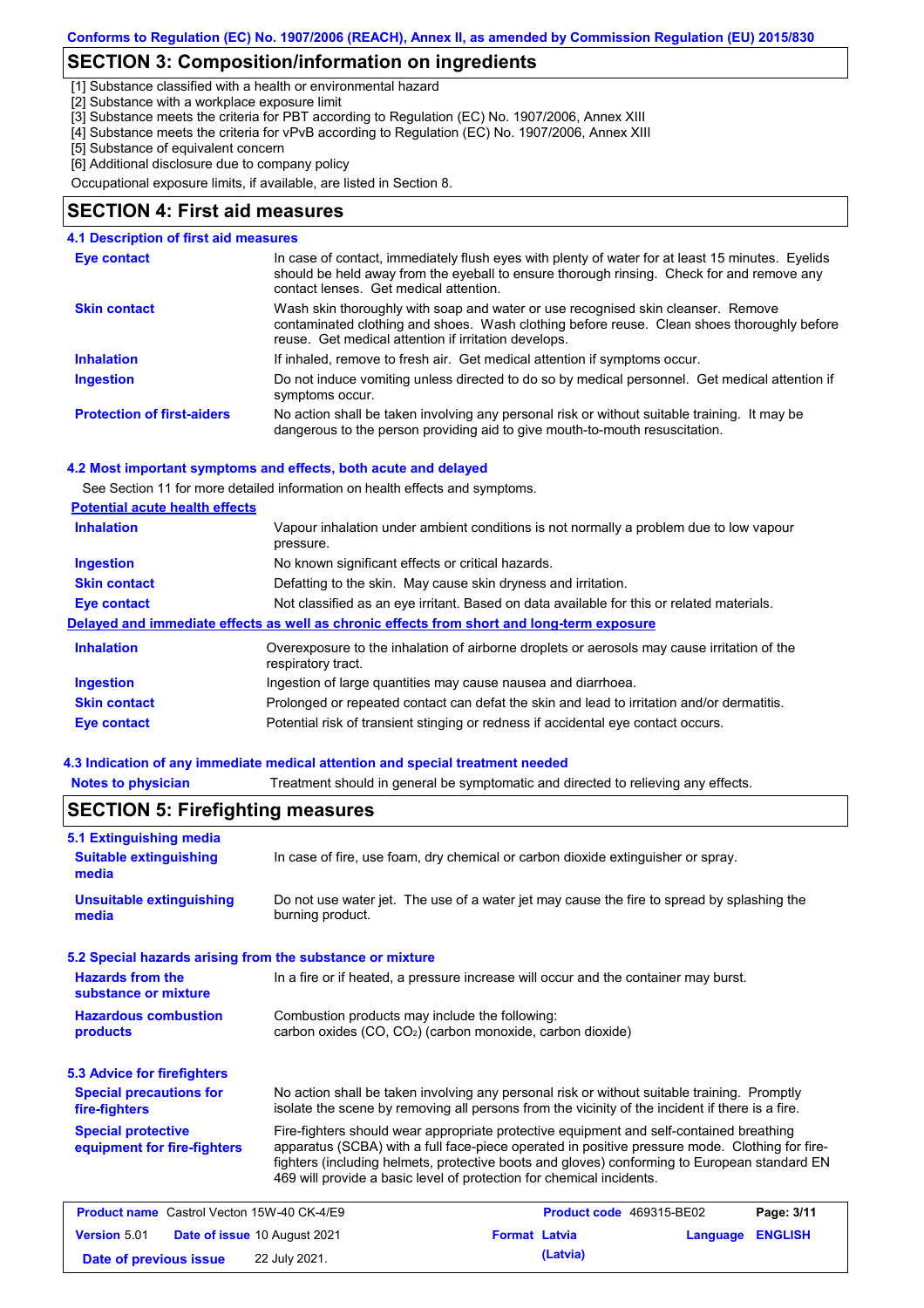## **SECTION 6: Accidental release measures**

|                                                          | 6.1 Personal precautions, protective equipment and emergency procedures                                                                                                                                                                                                                                                                                                                        |  |  |  |
|----------------------------------------------------------|------------------------------------------------------------------------------------------------------------------------------------------------------------------------------------------------------------------------------------------------------------------------------------------------------------------------------------------------------------------------------------------------|--|--|--|
| For non-emergency<br>personnel                           | No action shall be taken involving any personal risk or without suitable training. Evacuate<br>surrounding areas. Keep unnecessary and unprotected personnel from entering. Do not touch<br>or walk through spilt material. Floors may be slippery; use care to avoid falling. Put on<br>appropriate personal protective equipment.                                                            |  |  |  |
| For emergency responders                                 | Entry into a confined space or poorly ventilated area contaminated with vapour, mist or fume is<br>extremely hazardous without the correct respiratory protective equipment and a safe system of<br>work. Wear self-contained breathing apparatus. Wear a suitable chemical protective suit.<br>Chemical resistant boots. See also the information in "For non-emergency personnel".           |  |  |  |
| <b>6.2 Environmental</b><br>precautions                  | Avoid dispersal of spilt material and runoff and contact with soil, waterways, drains and sewers.<br>Inform the relevant authorities if the product has caused environmental pollution (sewers,<br>waterways, soil or air).                                                                                                                                                                    |  |  |  |
| 6.3 Methods and material for containment and cleaning up |                                                                                                                                                                                                                                                                                                                                                                                                |  |  |  |
| <b>Small spill</b>                                       | Stop leak if without risk. Move containers from spill area. Absorb with an inert material and<br>place in an appropriate waste disposal container. Dispose of via a licensed waste disposal<br>contractor.                                                                                                                                                                                     |  |  |  |
| <b>Large spill</b>                                       | Stop leak if without risk. Move containers from spill area. Prevent entry into sewers, water<br>courses, basements or confined areas. Contain and collect spillage with non-combustible,<br>absorbent material e.g. sand, earth, vermiculite or diatomaceous earth and place in container<br>for disposal according to local regulations. Dispose of via a licensed waste disposal contractor. |  |  |  |
| 6.4 Reference to other<br><b>sections</b>                | See Section 1 for emergency contact information.<br>See Section 5 for firefighting measures.<br>See Section 8 for information on appropriate personal protective equipment.<br>See Section 12 for environmental precautions.<br>See Section 13 for additional waste treatment information.                                                                                                     |  |  |  |

## **SECTION 7: Handling and storage**

### **7.1 Precautions for safe handling**

| <b>Protective measures</b>                                                           | Put on appropriate personal protective equipment.                                                                                                                                                                                                                                                                                                                                                                                                                                        |  |  |  |  |  |
|--------------------------------------------------------------------------------------|------------------------------------------------------------------------------------------------------------------------------------------------------------------------------------------------------------------------------------------------------------------------------------------------------------------------------------------------------------------------------------------------------------------------------------------------------------------------------------------|--|--|--|--|--|
| <b>Advice on general</b><br>occupational hygiene                                     | Eating, drinking and smoking should be prohibited in areas where this material is handled,<br>stored and processed. Wash thoroughly after handling. Remove contaminated clothing and<br>protective equipment before entering eating areas. See also Section 8 for additional<br>information on hygiene measures.                                                                                                                                                                         |  |  |  |  |  |
| <b>7.2 Conditions for safe</b><br>storage, including any<br><i>incompatibilities</i> | Store in accordance with local requiations. Store in a dry, cool and well-ventilated area, away<br>from incompatible materials (see Section 10). Keep away from heat and direct sunlight. Keep<br>container tightly closed and sealed until ready for use. Containers that have been opened must<br>be carefully resealed and kept upright to prevent leakage. Store and use only in equipment/<br>containers designed for use with this product. Do not store in unlabelled containers. |  |  |  |  |  |
| <b>Not suitable</b>                                                                  | Prolonged exposure to elevated temperature.                                                                                                                                                                                                                                                                                                                                                                                                                                              |  |  |  |  |  |
| 7.3 Specific end use(s)                                                              |                                                                                                                                                                                                                                                                                                                                                                                                                                                                                          |  |  |  |  |  |
| <b>Recommendations</b>                                                               | See section 1.2 and Exposure scenarios in annex, if applicable.                                                                                                                                                                                                                                                                                                                                                                                                                          |  |  |  |  |  |

# **SECTION 8: Exposure controls/personal protection**

| <b>Occupational exposure limits</b>                          | No exposure limit value known.                                                                                   |                |  |  |  |
|--------------------------------------------------------------|------------------------------------------------------------------------------------------------------------------|----------------|--|--|--|
| <b>Product/ingredient name</b>                               | <b>Exposure limit values</b>                                                                                     |                |  |  |  |
| Distillates (petroleum), hydrotreated heavy paraffinic       | Ministers Cabinet Regulations Nr.325 - AER (Latvia).<br>TWA: 5 mg/m <sup>3</sup> 8 hours. Issued/Revised: 5/2007 |                |  |  |  |
| Distillates (petroleum), solvent-dewaxed heavy<br>paraffinic | Ministers Cabinet Regulations Nr.325 - AER (Latvia).                                                             |                |  |  |  |
|                                                              | TWA: 5 mg/m <sup>3</sup> 8 hours. Issued/Revised: 5/2007                                                         |                |  |  |  |
| Distillates (petroleum), hydrotreated heavy paraffinic       | Ministers Cabinet Regulations Nr.325 - AER (Latvia).<br>TWA: 5 mg/m <sup>3</sup> 8 hours. Issued/Revised: 5/2007 |                |  |  |  |
| Distillates (petroleum), solvent-dewaxed heavy<br>paraffinic | Ministers Cabinet Regulations Nr.325 - AER (Latvia).                                                             |                |  |  |  |
|                                                              | TWA: 5 mg/m <sup>3</sup> 8 hours. Issued/Revised: 5/2007                                                         |                |  |  |  |
| <b>Product name</b> Castrol Vecton 15W-40 CK-4/E9            | Product code 469315-BE02                                                                                         | Page: 4/11     |  |  |  |
| <b>Version 5.01</b><br><b>Date of issue 10 August 2021</b>   | <b>Format Latvia</b><br>Language                                                                                 | <b>ENGLISH</b> |  |  |  |
| 22 July 2021.<br>Date of previous issue                      | (Latvia)                                                                                                         |                |  |  |  |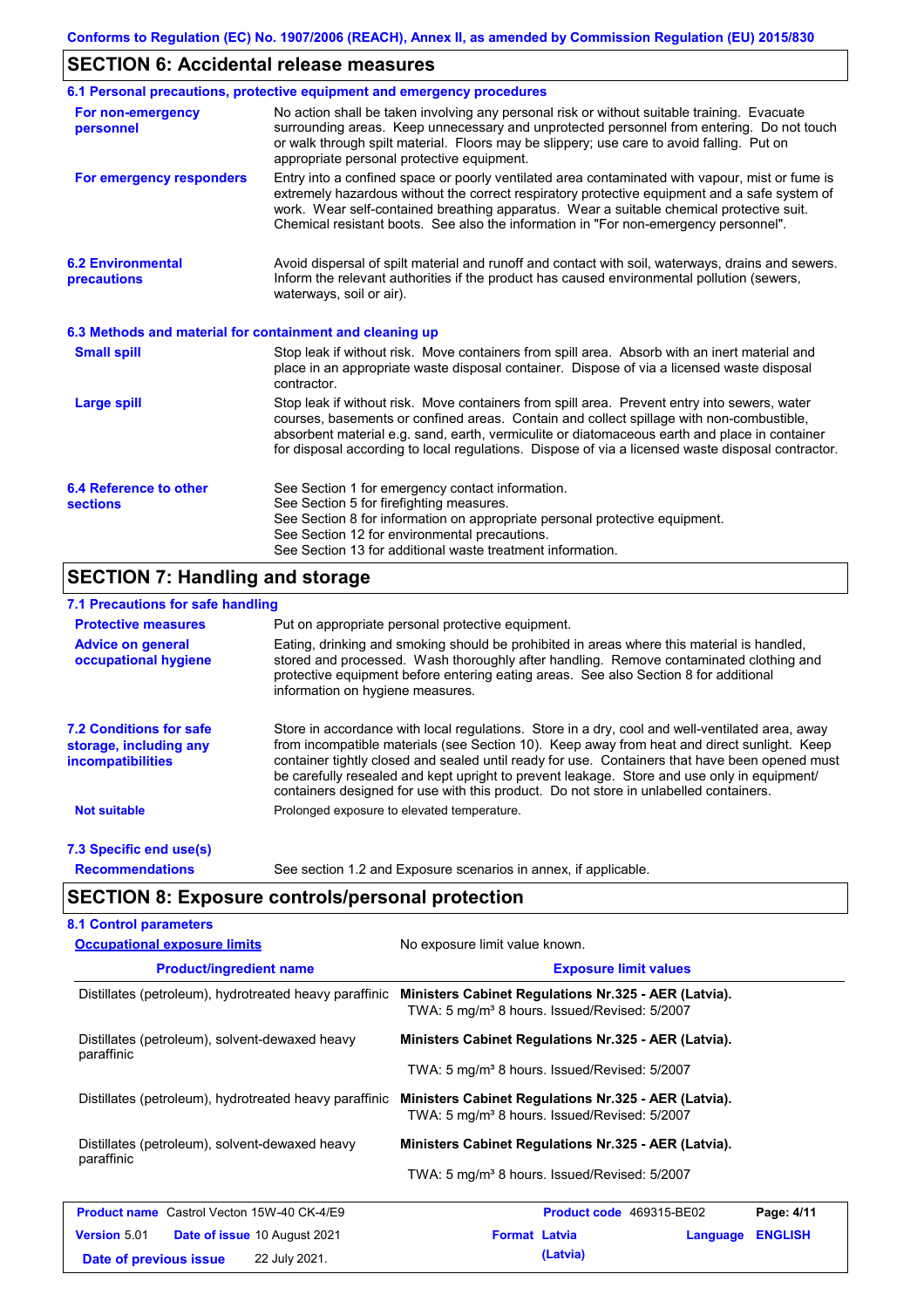### **SECTION 8: Exposure controls/personal protection**

| Distillates (petroleum), solvent-dewaxed light | Ministers Cabinet Regulations Nr.325 - AER (Latvia).     |  |  |
|------------------------------------------------|----------------------------------------------------------|--|--|
| paraffinic                                     | TWA: 5 mg/m <sup>3</sup> 8 hours. Issued/Revised: 5/2007 |  |  |

Paraffin oils (petroleum), catalytic dewaxed heavy **Ministers Cabinet Regulations Nr.325 - AER (Latvia).**

TWA: 5 mg/m<sup>3</sup> 8 hours. Issued/Revised: 5/2007

Whilst specific OELs for certain components may be shown in this section, other components may be present in any mist, vapour or dust produced. Therefore, the specific OELs may not be applicable to the product as a whole and are provided for guidance only.

**Recommended monitoring procedures**

If this product contains ingredients with exposure limits, personal, workplace atmosphere or biological monitoring may be required to determine the effectiveness of the ventilation or other control measures and/or the necessity to use respiratory protective equipment. Reference should be made to monitoring standards, such as the following: European Standard EN 689 (Workplace atmospheres - Guidance for the assessment of exposure by inhalation to chemical agents for comparison with limit values and measurement strategy) European Standard EN 14042 (Workplace atmospheres - Guide for the application and use of procedures for the assessment of exposure to chemical and biological agents) European Standard EN 482 (Workplace atmospheres - General requirements for the performance of procedures for the measurement of chemical agents) Reference to national guidance documents for methods for the determination of hazardous substances will also be required.

#### **Derived No Effect Level**

No DNELs/DMELs available.

#### **Predicted No Effect Concentration**

No PNECs available

| <b>8.2 Exposure controls</b>                               |                                                                                                                                                                                                                                                                                                                                                                                                                                                                                                                                                                                                                                                                                                                                                                                                                                                                                                                                                                                                         |                          |                  |            |
|------------------------------------------------------------|---------------------------------------------------------------------------------------------------------------------------------------------------------------------------------------------------------------------------------------------------------------------------------------------------------------------------------------------------------------------------------------------------------------------------------------------------------------------------------------------------------------------------------------------------------------------------------------------------------------------------------------------------------------------------------------------------------------------------------------------------------------------------------------------------------------------------------------------------------------------------------------------------------------------------------------------------------------------------------------------------------|--------------------------|------------------|------------|
| <b>Appropriate engineering</b><br><b>controls</b>          | Provide exhaust ventilation or other engineering controls to keep the relevant airborne<br>concentrations below their respective occupational exposure limits.<br>All activities involving chemicals should be assessed for their risks to health, to ensure<br>exposures are adequately controlled. Personal protective equipment should only be considered<br>after other forms of control measures (e.g. engineering controls) have been suitably evaluated.<br>Personal protective equipment should conform to appropriate standards, be suitable for use, be<br>kept in good condition and properly maintained.<br>Your supplier of personal protective equipment should be consulted for advice on selection and<br>appropriate standards. For further information contact your national organisation for standards.<br>The final choice of protective equipment will depend upon a risk assessment. It is important to<br>ensure that all items of personal protective equipment are compatible. |                          |                  |            |
| <b>Individual protection measures</b>                      |                                                                                                                                                                                                                                                                                                                                                                                                                                                                                                                                                                                                                                                                                                                                                                                                                                                                                                                                                                                                         |                          |                  |            |
| <b>Hygiene measures</b>                                    | Wash hands, forearms and face thoroughly after handling chemical products, before eating,<br>smoking and using the lavatory and at the end of the working period. Ensure that eyewash<br>stations and safety showers are close to the workstation location.                                                                                                                                                                                                                                                                                                                                                                                                                                                                                                                                                                                                                                                                                                                                             |                          |                  |            |
| <b>Respiratory protection</b>                              | In case of insufficient ventilation, wear suitable respiratory equipment.<br>The correct choice of respiratory protection depends upon the chemicals being handled, the<br>conditions of work and use, and the condition of the respiratory equipment. Safety procedures<br>should be developed for each intended application. Respiratory protection equipment should<br>therefore be chosen in consultation with the supplier/manufacturer and with a full assessment<br>of the working conditions.                                                                                                                                                                                                                                                                                                                                                                                                                                                                                                   |                          |                  |            |
| <b>Eye/face protection</b>                                 | Safety glasses with side shields.                                                                                                                                                                                                                                                                                                                                                                                                                                                                                                                                                                                                                                                                                                                                                                                                                                                                                                                                                                       |                          |                  |            |
| <b>Skin protection</b>                                     |                                                                                                                                                                                                                                                                                                                                                                                                                                                                                                                                                                                                                                                                                                                                                                                                                                                                                                                                                                                                         |                          |                  |            |
| <b>Hand protection</b>                                     | <b>General Information:</b>                                                                                                                                                                                                                                                                                                                                                                                                                                                                                                                                                                                                                                                                                                                                                                                                                                                                                                                                                                             |                          |                  |            |
|                                                            | Because specific work environments and material handling practices vary, safety procedures<br>should be developed for each intended application. The correct choice of protective gloves<br>depends upon the chemicals being handled, and the conditions of work and use. Most gloves<br>provide protection for only a limited time before they must be discarded and replaced (even the<br>best chemically resistant gloves will break down after repeated chemical exposures).                                                                                                                                                                                                                                                                                                                                                                                                                                                                                                                        |                          |                  |            |
|                                                            | Gloves should be chosen in consultation with the supplier / manufacturer and taking account of<br>a full assessment of the working conditions.                                                                                                                                                                                                                                                                                                                                                                                                                                                                                                                                                                                                                                                                                                                                                                                                                                                          |                          |                  |            |
|                                                            | Recommended: Nitrile gloves.<br><b>Breakthrough time:</b>                                                                                                                                                                                                                                                                                                                                                                                                                                                                                                                                                                                                                                                                                                                                                                                                                                                                                                                                               |                          |                  |            |
|                                                            | Breakthrough time data are generated by glove manufacturers under laboratory test conditions<br>and represent how long a glove can be expected to provide effective permeation resistance. It<br>is important when following breakthrough time recommendations that actual workplace<br>conditions are taken into account. Always consult with your glove supplier for up-to-date                                                                                                                                                                                                                                                                                                                                                                                                                                                                                                                                                                                                                       |                          |                  |            |
| <b>Product name</b> Castrol Vecton 15W-40 CK-4/E9          |                                                                                                                                                                                                                                                                                                                                                                                                                                                                                                                                                                                                                                                                                                                                                                                                                                                                                                                                                                                                         | Product code 469315-BE02 |                  | Page: 5/11 |
| <b>Version 5.01</b><br><b>Date of issue 10 August 2021</b> |                                                                                                                                                                                                                                                                                                                                                                                                                                                                                                                                                                                                                                                                                                                                                                                                                                                                                                                                                                                                         | <b>Format Latvia</b>     | Language ENGLISH |            |
| Date of previous issue                                     | 22 July 2021.                                                                                                                                                                                                                                                                                                                                                                                                                                                                                                                                                                                                                                                                                                                                                                                                                                                                                                                                                                                           | (Latvia)                 |                  |            |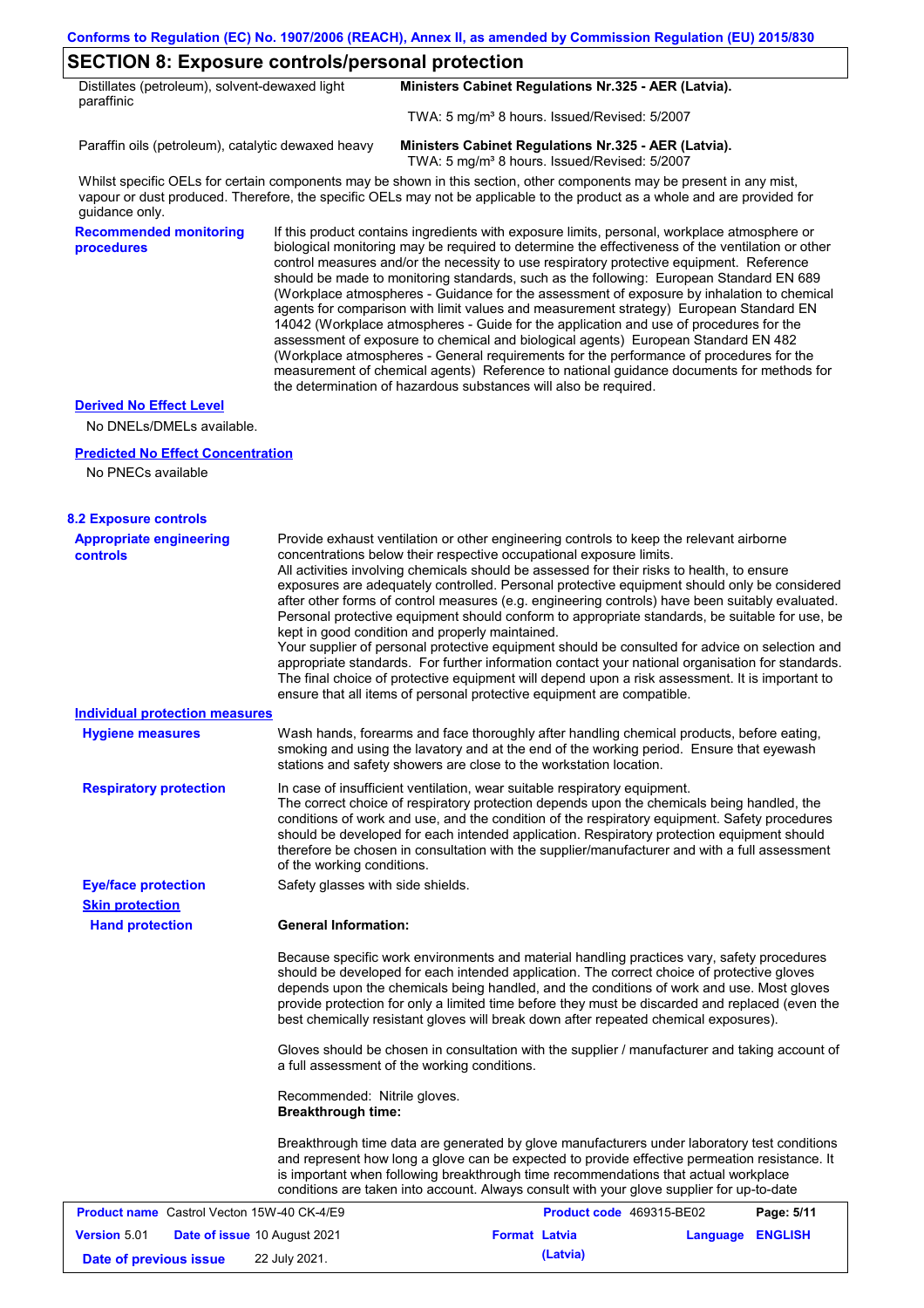# **SECTION 8: Exposure controls/personal protection**

technical information on breakthrough times for the recommended glove type. Our recommendations on the selection of gloves are as follows:

Continuous contact:

|                                           | Gloves with a minimum breakthrough time of 240 minutes, or >480 minutes if suitable gloves<br>can be obtained.<br>If suitable gloves are not available to offer that level of protection, gloves with shorter<br>breakthrough times may be acceptable as long as appropriate glove maintenance and<br>replacement regimes are determined and adhered to.                                                                                                                                                                                                                                                                                                                              |
|-------------------------------------------|---------------------------------------------------------------------------------------------------------------------------------------------------------------------------------------------------------------------------------------------------------------------------------------------------------------------------------------------------------------------------------------------------------------------------------------------------------------------------------------------------------------------------------------------------------------------------------------------------------------------------------------------------------------------------------------|
|                                           | Short-term / splash protection:                                                                                                                                                                                                                                                                                                                                                                                                                                                                                                                                                                                                                                                       |
|                                           | Recommended breakthrough times as above.<br>It is recognised that for short-term, transient exposures, gloves with shorter breakthrough times<br>may commonly be used. Therefore, appropriate maintenance and replacement regimes must<br>be determined and rigorously followed.                                                                                                                                                                                                                                                                                                                                                                                                      |
|                                           | <b>Glove Thickness:</b>                                                                                                                                                                                                                                                                                                                                                                                                                                                                                                                                                                                                                                                               |
|                                           | For general applications, we recommend gloves with a thickness typically greater than 0.35 mm.                                                                                                                                                                                                                                                                                                                                                                                                                                                                                                                                                                                        |
|                                           | It should be emphasised that glove thickness is not necessarily a good predictor of glove<br>resistance to a specific chemical, as the permeation efficiency of the glove will be dependent<br>on the exact composition of the glove material. Therefore, glove selection should also be based<br>on consideration of the task requirements and knowledge of breakthrough times.<br>Glove thickness may also vary depending on the glove manufacturer, the glove type and the<br>glove model. Therefore, the manufacturers' technical data should always be taken into account<br>to ensure selection of the most appropriate glove for the task.                                     |
|                                           | Note: Depending on the activity being conducted, gloves of varying thickness may be required<br>for specific tasks. For example:                                                                                                                                                                                                                                                                                                                                                                                                                                                                                                                                                      |
|                                           | • Thinner gloves (down to 0.1 mm or less) may be required where a high degree of manual<br>dexterity is needed. However, these gloves are only likely to give short duration protection and<br>would normally be just for single use applications, then disposed of.                                                                                                                                                                                                                                                                                                                                                                                                                  |
|                                           | • Thicker gloves (up to 3 mm or more) may be required where there is a mechanical (as well<br>as a chemical) risk i.e. where there is abrasion or puncture potential.                                                                                                                                                                                                                                                                                                                                                                                                                                                                                                                 |
| <b>Skin and body</b>                      | Use of protective clothing is good industrial practice.<br>Personal protective equipment for the body should be selected based on the task being<br>performed and the risks involved and should be approved by a specialist before handling this<br>product.<br>Cotton or polyester/cotton overalls will only provide protection against light superficial<br>contamination that will not soak through to the skin. Overalls should be laundered on a regular<br>basis. When the risk of skin exposure is high (e.g. when cleaning up spillages or if there is a<br>risk of splashing) then chemical resistant aprons and/or impervious chemical suits and boots<br>will be required. |
| <b>Refer to standards:</b>                | Respiratory protection: EN 529<br>Gloves: EN 420, EN 374<br>Eye protection: EN 166<br>Filtering half-mask: EN 149<br>Filtering half-mask with valve: EN 405<br>Half-mask: EN 140 plus filter<br>Full-face mask: EN 136 plus filter<br>Particulate filters: EN 143<br>Gas/combined filters: EN 14387                                                                                                                                                                                                                                                                                                                                                                                   |
| <b>Environmental exposure</b><br>controls | Emissions from ventilation or work process equipment should be checked to ensure they<br>comply with the requirements of environmental protection legislation. In some cases, fume<br>scrubbers, filters or engineering modifications to the process equipment will be necessary to<br>reduce emissions to acceptable levels.                                                                                                                                                                                                                                                                                                                                                         |
|                                           |                                                                                                                                                                                                                                                                                                                                                                                                                                                                                                                                                                                                                                                                                       |

|                        | <b>Product name</b> Castrol Vecton 15W-40 CK-4/E9 |                      | Product code 469315-BE02 |                         | Page: 6/11 |
|------------------------|---------------------------------------------------|----------------------|--------------------------|-------------------------|------------|
| <b>Version 5.01</b>    | <b>Date of issue 10 August 2021</b>               | <b>Format Latvia</b> |                          | <b>Language ENGLISH</b> |            |
| Date of previous issue | 22 July 2021.                                     |                      | (Latvia)                 |                         |            |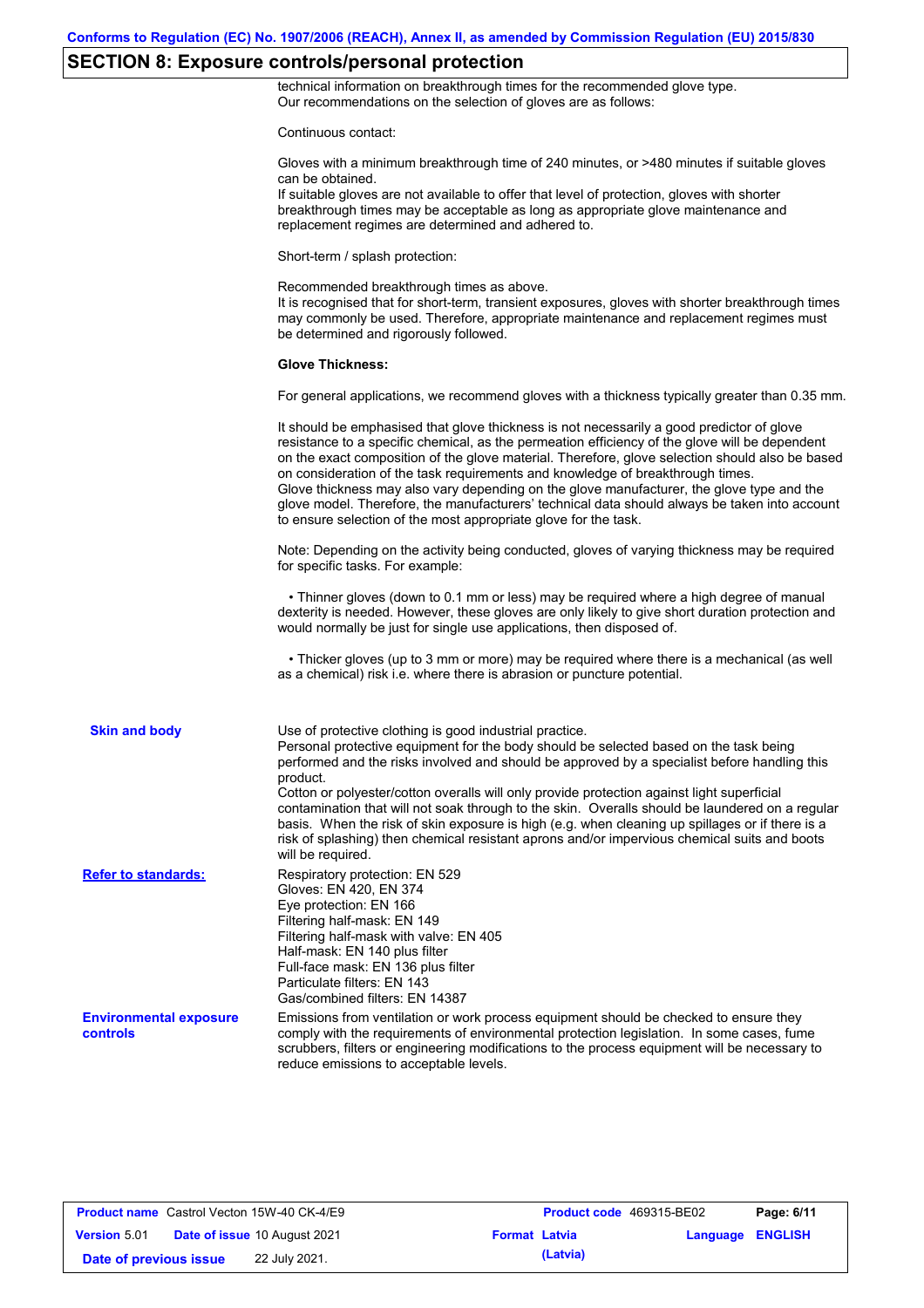## **SECTION 9: Physical and chemical properties**

**9.1 Information on basic physical and chemical properties**

| <b>Appearance</b>                                      |                                                                                                                                                                             |
|--------------------------------------------------------|-----------------------------------------------------------------------------------------------------------------------------------------------------------------------------|
| <b>Physical state</b>                                  | Liquid.                                                                                                                                                                     |
| <b>Colour</b>                                          | Amber. [Light]                                                                                                                                                              |
| <b>Odour</b>                                           | Not available. Not tested.                                                                                                                                                  |
| <b>Odour threshold</b>                                 | Not available. Not tested.                                                                                                                                                  |
| pH                                                     | Not applicable. Based on Solubility in Water (insoluble in water.).                                                                                                         |
| <b>Melting point/freezing point</b>                    | Not applicable. Based on Composition/information on ingredients.                                                                                                            |
| Initial boiling point and boiling<br>range             | Not available. Not tested.                                                                                                                                                  |
| <b>Pour point</b>                                      | $-36 °C$                                                                                                                                                                    |
| <b>Flash point</b>                                     | Closed cup: 205°C (401°F) [Pensky-Martens.]                                                                                                                                 |
| <b>Evaporation rate</b>                                | Not relevant/applicable due to nature of the product. Based on low volatility.                                                                                              |
| <b>Flammability (solid, gas)</b>                       | Not applicable. Based on physical state.                                                                                                                                    |
| <b>Upper/lower flammability or</b><br>explosive limits | Not available. Not tested.                                                                                                                                                  |
| <b>Vapour pressure</b>                                 | <0.01 kPa (<0.075 mm Hg) [20°C (68°F)]                                                                                                                                      |
| <b>Vapour density</b>                                  | $>1$ [Air = 1]                                                                                                                                                              |
| <b>Relative density</b>                                | $<$ 1                                                                                                                                                                       |
| <b>Density</b>                                         | $\leq$ 1000 kg/m <sup>3</sup> ( $\leq$ 1 g/cm <sup>3</sup> ) at 15 <sup>°</sup> C                                                                                           |
| <b>Solubility(ies)</b>                                 | insoluble in water.                                                                                                                                                         |
| <b>Partition coefficient: n-octanol/</b><br>water      | Not applicable. Substance is a hydrocarbon UVCB. Standard tests for this endpoint are<br>intended for single substances and are not appropriate for this complex substance. |
| <b>Auto-ignition temperature</b>                       | Not available. Not tested.                                                                                                                                                  |
| <b>Decomposition temperature</b>                       | Not observed to decompose by final boiling point                                                                                                                            |
| <b>Viscosity</b>                                       | Kinematic: 107.6 mm <sup>2</sup> /s (107.6 cSt) at $40^{\circ}$ C<br>Kinematic: 14.6 to 15.2 mm <sup>2</sup> /s (14.6 to 15.2 cSt) at 100°C                                 |
| <b>Explosive properties</b>                            | Not considered explosive based on structural and oxygen balance considerations.                                                                                             |
| <b>Oxidising properties</b>                            | Not considered oxidizing based on structural considerations.                                                                                                                |

#### **9.2 Other information**

No additional information.

# **SECTION 10: Stability and reactivity**

| <b>10.1 Reactivity</b>                            | No specific test data available for this product. Refer to Conditions to avoid and Incompatible<br>materials for additional information.                                |
|---------------------------------------------------|-------------------------------------------------------------------------------------------------------------------------------------------------------------------------|
| <b>10.2 Chemical stability</b>                    | The product is stable.                                                                                                                                                  |
| <b>10.3 Possibility of</b><br>hazardous reactions | Under normal conditions of storage and use, hazardous reactions will not occur.<br>Under normal conditions of storage and use, hazardous polymerisation will not occur. |
| <b>10.4 Conditions to avoid</b>                   | Avoid all possible sources of ignition (spark or flame).                                                                                                                |
| <b>10.5 Incompatible materials</b>                | Reactive or incompatible with the following materials: oxidising materials.                                                                                             |
| <b>10.6 Hazardous</b><br>decomposition products   | Under normal conditions of storage and use, hazardous decomposition products should not be<br>produced.                                                                 |

## **SECTION 11: Toxicological information**

**11.1 Information on toxicological effects Acute toxicity estimates**

|                        | <b>Product name</b> Castrol Vecton 15W-40 CK-4/E9 |                      | <b>Product code</b> 469315-BE02 |                  | Page: 7/11 |
|------------------------|---------------------------------------------------|----------------------|---------------------------------|------------------|------------|
| <b>Version 5.01</b>    | <b>Date of issue 10 August 2021</b>               | <b>Format Latvia</b> |                                 | Language ENGLISH |            |
| Date of previous issue | 22 July 2021.                                     |                      | (Latvia)                        |                  |            |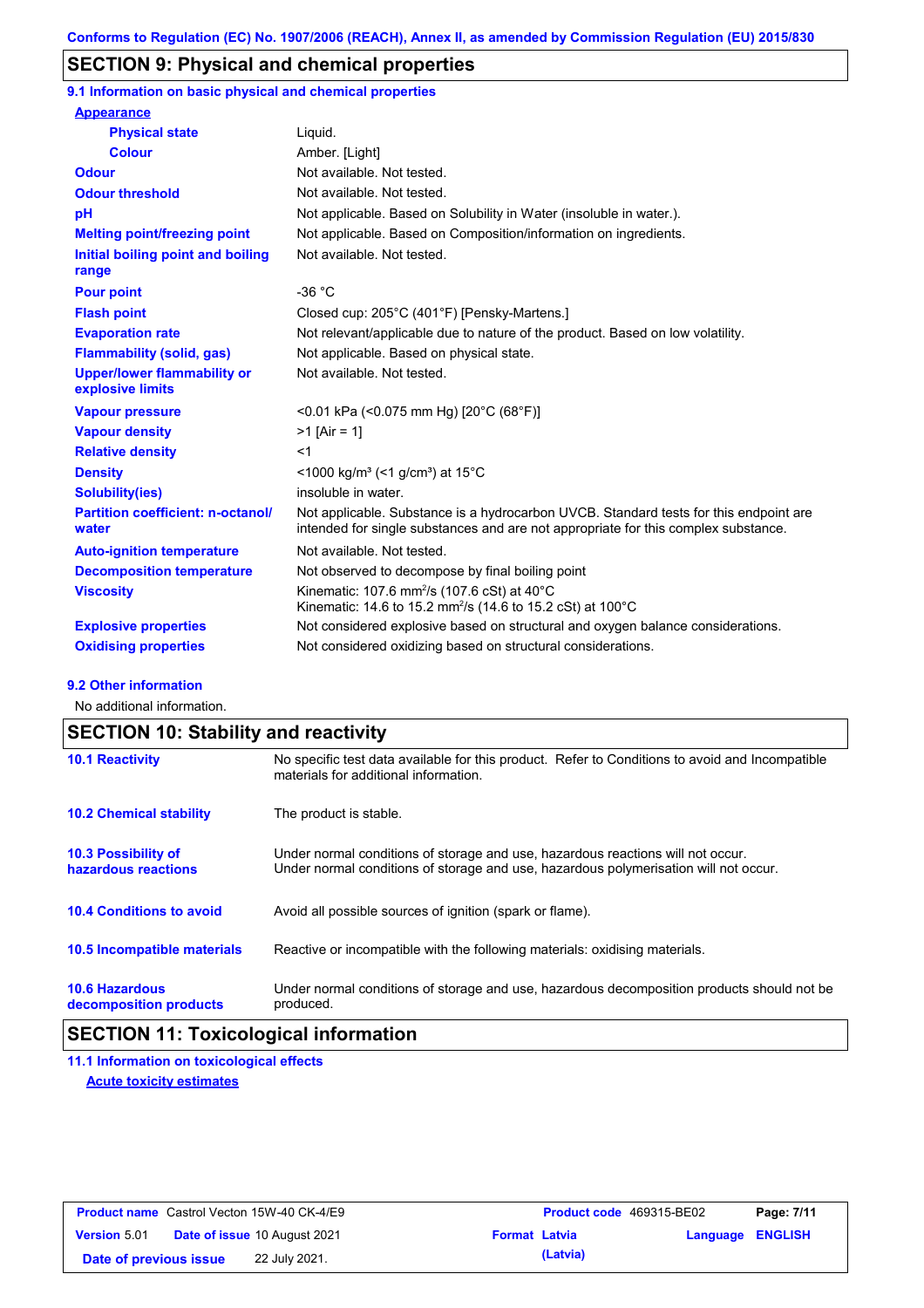# **Conforms to Regulation (EC) No. 1907/2006 (REACH), Annex II, as amended by Commission Regulation (EU) 2015/830**

# **SECTION 11: Toxicological information**

| <b>Product/ingredient name</b>                                                             |                                                                                                                                                                                                         | Oral (mg/<br>kg)                                                                           | <b>Dermal</b><br>(mg/kg) | <b>Inhalation</b><br>(gases)<br>(ppm) | <b>Inhalation</b><br>(vapours)<br>(mg/l) | <b>Inhalation</b><br>(dusts)<br>and mists)<br>(mg/l)                                                                                                                                          |
|--------------------------------------------------------------------------------------------|---------------------------------------------------------------------------------------------------------------------------------------------------------------------------------------------------------|--------------------------------------------------------------------------------------------|--------------------------|---------------------------------------|------------------------------------------|-----------------------------------------------------------------------------------------------------------------------------------------------------------------------------------------------|
| isooctyl) esters, zinc salts                                                               | Phosphorodithioic acid, mixed O,O-bis(sec-Bu and                                                                                                                                                        |                                                                                            | N/A                      | N/A                                   | N/A                                      | N/A                                                                                                                                                                                           |
| <b>Information on likely</b><br>routes of exposure                                         | Routes of entry anticipated: Dermal, Inhalation.                                                                                                                                                        |                                                                                            |                          |                                       |                                          |                                                                                                                                                                                               |
| <b>Potential acute health effects</b>                                                      |                                                                                                                                                                                                         |                                                                                            |                          |                                       |                                          |                                                                                                                                                                                               |
| <b>Inhalation</b>                                                                          | Vapour inhalation under ambient conditions is not normally a problem due to low vapour<br>pressure.                                                                                                     |                                                                                            |                          |                                       |                                          |                                                                                                                                                                                               |
| <b>Ingestion</b>                                                                           | No known significant effects or critical hazards.                                                                                                                                                       |                                                                                            |                          |                                       |                                          |                                                                                                                                                                                               |
| <b>Skin contact</b>                                                                        | Defatting to the skin. May cause skin dryness and irritation.                                                                                                                                           |                                                                                            |                          |                                       |                                          |                                                                                                                                                                                               |
| <b>Eye contact</b>                                                                         | Not classified as an eye irritant. Based on data available for this or related materials.                                                                                                               |                                                                                            |                          |                                       |                                          |                                                                                                                                                                                               |
| <b>Symptoms related to the physical, chemical and toxicological characteristics</b>        |                                                                                                                                                                                                         |                                                                                            |                          |                                       |                                          |                                                                                                                                                                                               |
| <b>Inhalation</b>                                                                          | No specific data.                                                                                                                                                                                       |                                                                                            |                          |                                       |                                          |                                                                                                                                                                                               |
| <b>Ingestion</b>                                                                           | No specific data.                                                                                                                                                                                       |                                                                                            |                          |                                       |                                          |                                                                                                                                                                                               |
| <b>Skin contact</b>                                                                        | irritation<br>dryness<br>cracking                                                                                                                                                                       | Adverse symptoms may include the following:                                                |                          |                                       |                                          |                                                                                                                                                                                               |
| <b>Eye contact</b>                                                                         | No specific data.                                                                                                                                                                                       |                                                                                            |                          |                                       |                                          |                                                                                                                                                                                               |
| Delayed and immediate effects as well as chronic effects from short and long-term exposure |                                                                                                                                                                                                         |                                                                                            |                          |                                       |                                          |                                                                                                                                                                                               |
| <b>Inhalation</b>                                                                          | Overexposure to the inhalation of airborne droplets or aerosols may cause irritation of the<br>respiratory tract.                                                                                       |                                                                                            |                          |                                       |                                          |                                                                                                                                                                                               |
| <b>Ingestion</b>                                                                           |                                                                                                                                                                                                         | Ingestion of large quantities may cause nausea and diarrhoea.                              |                          |                                       |                                          |                                                                                                                                                                                               |
| <b>Skin contact</b>                                                                        |                                                                                                                                                                                                         | Prolonged or repeated contact can defat the skin and lead to irritation and/or dermatitis. |                          |                                       |                                          |                                                                                                                                                                                               |
| <b>Eye contact</b>                                                                         |                                                                                                                                                                                                         | Potential risk of transient stinging or redness if accidental eye contact occurs.          |                          |                                       |                                          |                                                                                                                                                                                               |
| <b>Potential chronic health effects</b>                                                    |                                                                                                                                                                                                         |                                                                                            |                          |                                       |                                          |                                                                                                                                                                                               |
| General                                                                                    | USED ENGINE OILS<br>engine oils during use. Used engine oil may contain hazardous components which have the<br>engine oil must therefore be avoided and a high standard of personal hygiene maintained. |                                                                                            |                          |                                       |                                          | Combustion products resulting from the operation of internal combustion engines contaminate<br>potential to cause skin cancer. Frequent or prolonged contact with all types and makes of used |
| <b>Carcinogenicity</b>                                                                     | No known significant effects or critical hazards.                                                                                                                                                       |                                                                                            |                          |                                       |                                          |                                                                                                                                                                                               |
| <b>Mutagenicity</b>                                                                        | No known significant effects or critical hazards.                                                                                                                                                       |                                                                                            |                          |                                       |                                          |                                                                                                                                                                                               |
| <b>Developmental effects</b>                                                               | No known significant effects or critical hazards.                                                                                                                                                       |                                                                                            |                          |                                       |                                          |                                                                                                                                                                                               |
| <b>Fertility effects</b>                                                                   | No known significant effects or critical hazards.                                                                                                                                                       |                                                                                            |                          |                                       |                                          |                                                                                                                                                                                               |

## **SECTION 12: Ecological information**

**12.1 Toxicity**

**Environmental hazards** Not classified as dangerous

#### **12.2 Persistence and degradability**

Expected to be biodegradable.

#### **12.3 Bioaccumulative potential**

This product is not expected to bioaccumulate through food chains in the environment.

| <b>12.4 Mobility in soil</b>                                         |                                                                      |
|----------------------------------------------------------------------|----------------------------------------------------------------------|
| <b>Soil/water partition</b><br><b>coefficient</b> (K <sub>oc</sub> ) | Not available.                                                       |
| <b>Mobility</b>                                                      | Spillages may penetrate the soil causing ground water contamination. |

### **12.5 Results of PBT and vPvB assessment**

Product does not meet the criteria for PBT or vPvB according to Regulation (EC) No. 1907/2006, Annex XIII.

#### **12.6 Other adverse effects**

|                        | <b>Product name</b> Castrol Vecton 15W-40 CK-4/E9 |                      | <b>Product code</b> 469315-BE02 |                  | Page: 8/11 |
|------------------------|---------------------------------------------------|----------------------|---------------------------------|------------------|------------|
| <b>Version 5.01</b>    | <b>Date of issue 10 August 2021</b>               | <b>Format Latvia</b> |                                 | Language ENGLISH |            |
| Date of previous issue | 22 July 2021.                                     |                      | (Latvia)                        |                  |            |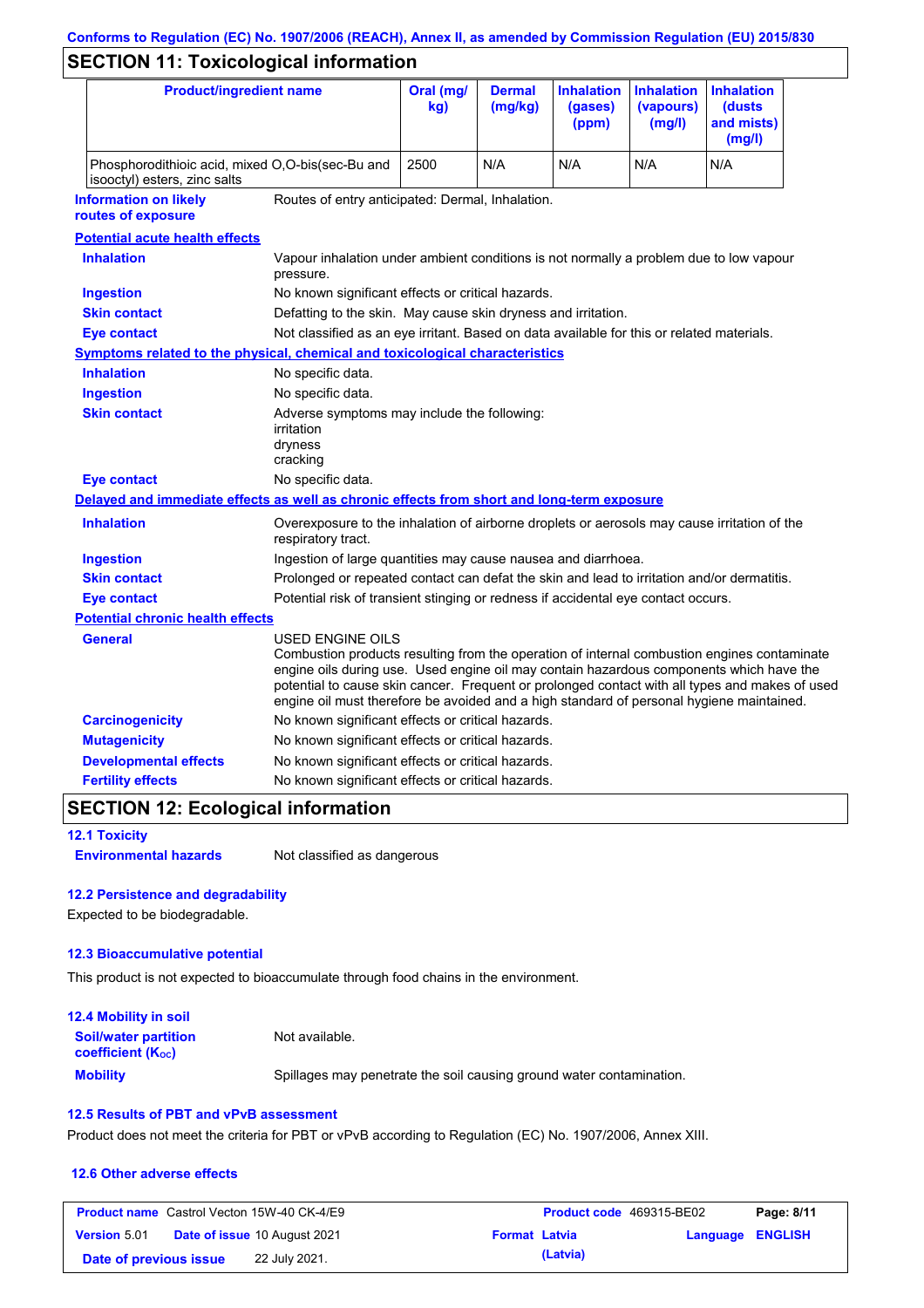### **SECTION 12: Ecological information**

**Other ecological information**

Spills may form a film on water surfaces causing physical damage to organisms. Oxygen transfer could also be impaired.

### **SECTION 13: Disposal considerations**

| <b>13.1 Waste treatment methods</b> |                                                                                                                                                                      |
|-------------------------------------|----------------------------------------------------------------------------------------------------------------------------------------------------------------------|
| <b>Product</b>                      |                                                                                                                                                                      |
| <b>Methods of disposal</b>          | Where possible, arrange for product to be recycled. Dispose of via an authorised person/<br>licensed waste disposal contractor in accordance with local regulations. |
| <b>Hazardous waste</b>              | Yes.                                                                                                                                                                 |

**European waste catalogue (EWC)**

| Waste code | <b>Waste designation</b>                |
|------------|-----------------------------------------|
| $130208*$  | other engine, gear and lubricating oils |

However, deviation from the intended use and/or the presence of any potential contaminants may require an alternative waste disposal code to be assigned by the end user.

| <b>Packaging</b>           |                                                                                                                                                                                                                                                                                                                                                                                                                                                                                                 |
|----------------------------|-------------------------------------------------------------------------------------------------------------------------------------------------------------------------------------------------------------------------------------------------------------------------------------------------------------------------------------------------------------------------------------------------------------------------------------------------------------------------------------------------|
| <b>Methods of disposal</b> | Where possible, arrange for product to be recycled. Dispose of via an authorised person/<br>licensed waste disposal contractor in accordance with local regulations.                                                                                                                                                                                                                                                                                                                            |
| <b>Special precautions</b> | This material and its container must be disposed of in a safe way. Care should be taken when<br>handling emptied containers that have not been cleaned or rinsed out. Empty containers or<br>liners may retain some product residues. Empty containers represent a fire hazard as they may<br>contain flammable product residues and vapour. Never weld, solder or braze empty containers.<br>Avoid dispersal of spilt material and runoff and contact with soil, waterways, drains and sewers. |
| <b>References</b>          | Commission 2014/955/EU<br>Directive 2008/98/EC                                                                                                                                                                                                                                                                                                                                                                                                                                                  |

## **SECTION 14: Transport information**

|                                           | <b>ADR/RID</b> | <b>ADN</b>     | <b>IMDG</b>    | <b>IATA</b>    |  |
|-------------------------------------------|----------------|----------------|----------------|----------------|--|
| 14.1 UN number                            | Not regulated. | Not regulated. | Not regulated. | Not regulated. |  |
| 14.2 UN proper<br>shipping name           |                |                | -              |                |  |
| <b>14.3 Transport</b><br>hazard class(es) |                |                | -              |                |  |
| 14.4 Packing<br>group                     |                |                | -              |                |  |
| 14.5<br><b>Environmental</b><br>hazards   | No.            | No.            | No.            | No.            |  |
| <b>Additional</b><br><b>information</b>   |                |                |                |                |  |

**14.6 Special precautions for user** Not available.

**14.7 Transport in bulk according to IMO instruments** Not available.

### **SECTION 15: Regulatory information**

**15.1 Safety, health and environmental regulations/legislation specific for the substance or mixture EU Regulation (EC) No. 1907/2006 (REACH) Annex XIV - List of substances subject to authorisation Substances of very high concern** None of the components are listed. None of the components are listed. **Annex XIV Product name** Castrol Vecton 15W-40 CK-4/E9 **Product Code 469315-BE02 Page: 9/11 Version** 5.01 **Date of issue** 10 August 2021 **Format Latvia Language ENGLISH Date of previous issue 22 July 2021. (Latvia) (Latvia)**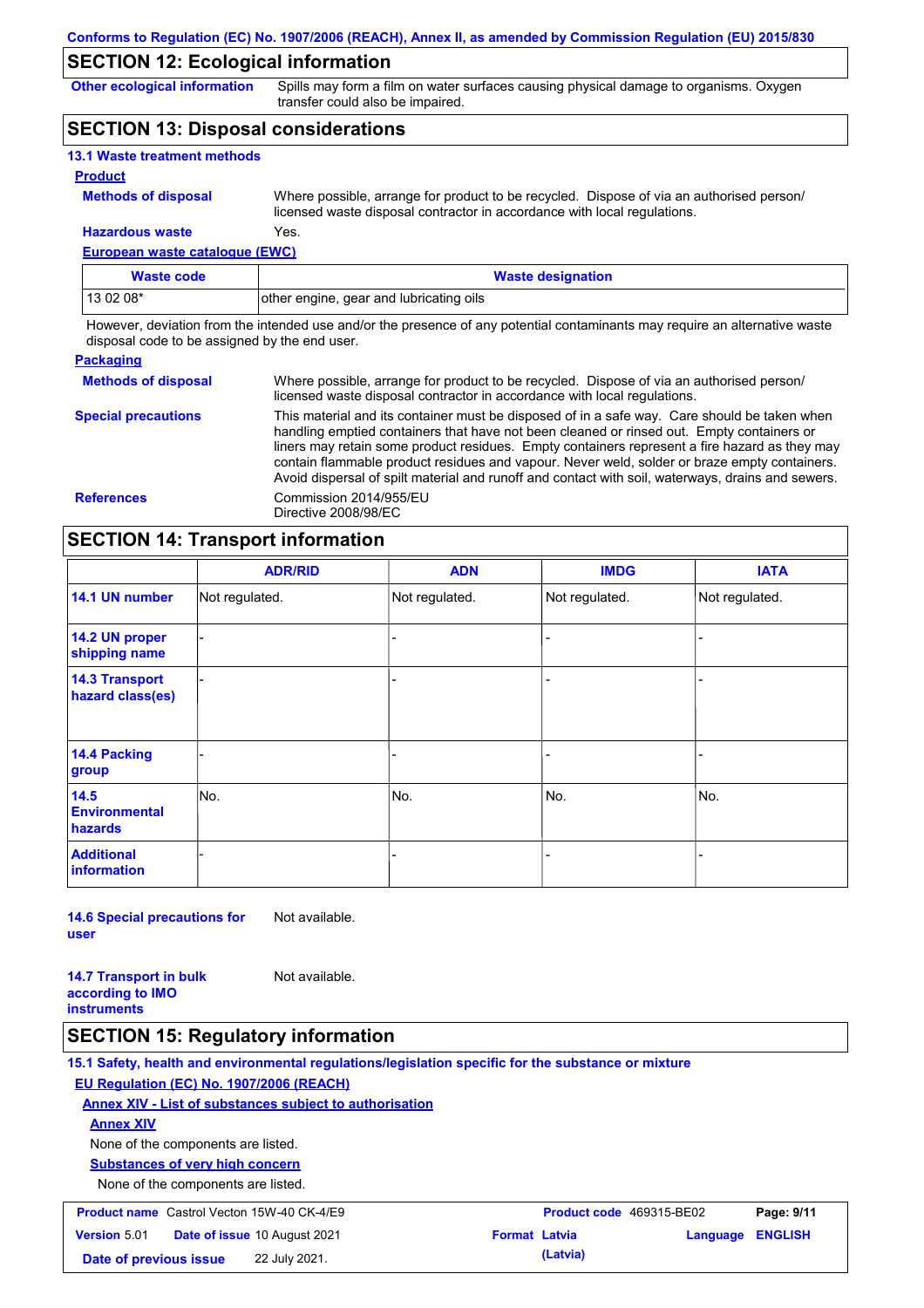# **SECTION 15: Regulatory information**

| EU Regulation (EC) No. 1907/2006 (REACH)                                                                                                                 |                                                                                                                                |
|----------------------------------------------------------------------------------------------------------------------------------------------------------|--------------------------------------------------------------------------------------------------------------------------------|
| <b>Annex XVII - Restrictions</b><br>on the manufacture.<br>placing on the market<br>and use of certain<br>dangerous substances,<br>mixtures and articles | Not applicable.                                                                                                                |
| <b>Other regulations</b>                                                                                                                                 |                                                                                                                                |
| <b>REACH Status</b>                                                                                                                                      | The company, as identified in Section 1, sells this product in the EU in compliance with the<br>current requirements of REACH. |
| <b>United States inventory</b><br>(TSCA 8b)                                                                                                              | At least one component is not listed.                                                                                          |
| <b>Australia inventory (AICS)</b>                                                                                                                        | At least one component is not listed.                                                                                          |
| <b>Canada inventory</b>                                                                                                                                  | At least one component is not listed.                                                                                          |
| <b>China inventory (IECSC)</b>                                                                                                                           | At least one component is not listed.                                                                                          |
| <b>Japan inventory (ENCS)</b>                                                                                                                            | At least one component is not listed.                                                                                          |
| <b>Korea inventory (KECI)</b>                                                                                                                            | All components are listed or exempted.                                                                                         |
| <b>Philippines inventory</b><br>(PICCS)                                                                                                                  | At least one component is not listed.                                                                                          |
| <b>Taiwan Chemical</b><br><b>Substances Inventory</b><br>(TCSI)                                                                                          | At least one component is not listed.                                                                                          |
| Ozone depleting substances (1005/2009/EU)<br>Not listed.                                                                                                 |                                                                                                                                |
| Prior Informed Consent (PIC) (649/2012/EU)<br>Not listed.                                                                                                |                                                                                                                                |
| EU - Water framework directive - Priority substances<br>None of the components are listed.                                                               |                                                                                                                                |
| <b>Seveso Directive</b>                                                                                                                                  |                                                                                                                                |
| This product is not controlled under the Seveso Directive.                                                                                               |                                                                                                                                |

**15.2 Chemical safety assessment** A Chemical Safety Assessment has been carried out for one or more of the substances within this mixture. A Chemical Safety Assessment has not been carried out for the mixture itself.

# **SECTION 16: Other information**

| <b>Abbreviations and acronyms</b>                 | ADN = European Provisions concerning the International Carriage of Dangerous Goods by<br>Inland Waterway<br>ADR = The European Agreement concerning the International Carriage of Dangerous Goods by                                                                                                                                                                                                                                                                                                                                                                                                                                                                                                                                                                                                                                             |                          |          |                |  |  |
|---------------------------------------------------|--------------------------------------------------------------------------------------------------------------------------------------------------------------------------------------------------------------------------------------------------------------------------------------------------------------------------------------------------------------------------------------------------------------------------------------------------------------------------------------------------------------------------------------------------------------------------------------------------------------------------------------------------------------------------------------------------------------------------------------------------------------------------------------------------------------------------------------------------|--------------------------|----------|----------------|--|--|
|                                                   | Road<br>ATE = Acute Toxicity Estimate<br><b>BCF</b> = Bioconcentration Factor<br>CAS = Chemical Abstracts Service<br>CLP = Classification, Labelling and Packaging Regulation [Regulation (EC) No. 1272/2008]<br>CSA = Chemical Safety Assessment<br>CSR = Chemical Safety Report                                                                                                                                                                                                                                                                                                                                                                                                                                                                                                                                                                |                          |          |                |  |  |
|                                                   | <b>DMEL = Derived Minimal Effect Level</b><br>DNEL = Derived No Effect Level<br>EINECS = European Inventory of Existing Commercial chemical Substances<br>ES = Exposure Scenario<br>EUH statement = CLP-specific Hazard statement<br>EWC = European Waste Catalogue<br>GHS = Globally Harmonized System of Classification and Labelling of Chemicals<br>IATA = International Air Transport Association<br>IBC = Intermediate Bulk Container<br><b>IMDG = International Maritime Dangerous Goods</b><br>LogPow = logarithm of the octanol/water partition coefficient<br>MARPOL = International Convention for the Prevention of Pollution From Ships, 1973 as<br>modified by the Protocol of 1978. ("Marpol" = marine pollution)<br>OECD = Organisation for Economic Co-operation and Development<br>PBT = Persistent, Bioaccumulative and Toxic |                          |          |                |  |  |
|                                                   |                                                                                                                                                                                                                                                                                                                                                                                                                                                                                                                                                                                                                                                                                                                                                                                                                                                  |                          |          |                |  |  |
|                                                   |                                                                                                                                                                                                                                                                                                                                                                                                                                                                                                                                                                                                                                                                                                                                                                                                                                                  |                          |          |                |  |  |
|                                                   |                                                                                                                                                                                                                                                                                                                                                                                                                                                                                                                                                                                                                                                                                                                                                                                                                                                  |                          |          |                |  |  |
|                                                   |                                                                                                                                                                                                                                                                                                                                                                                                                                                                                                                                                                                                                                                                                                                                                                                                                                                  |                          |          |                |  |  |
|                                                   |                                                                                                                                                                                                                                                                                                                                                                                                                                                                                                                                                                                                                                                                                                                                                                                                                                                  |                          |          |                |  |  |
|                                                   | PNEC = Predicted No Effect Concentration<br>REACH = Registration, Evaluation, Authorisation and Restriction of Chemicals Regulation                                                                                                                                                                                                                                                                                                                                                                                                                                                                                                                                                                                                                                                                                                              |                          |          |                |  |  |
| <b>Product name</b> Castrol Vecton 15W-40 CK-4/E9 |                                                                                                                                                                                                                                                                                                                                                                                                                                                                                                                                                                                                                                                                                                                                                                                                                                                  | Product code 469315-BE02 |          | Page: 10/11    |  |  |
| <b>Version 5.01</b>                               | <b>Date of issue 10 August 2021</b>                                                                                                                                                                                                                                                                                                                                                                                                                                                                                                                                                                                                                                                                                                                                                                                                              | <b>Format Latvia</b>     | Language | <b>ENGLISH</b> |  |  |
| Date of previous issue                            | 22 July 2021.                                                                                                                                                                                                                                                                                                                                                                                                                                                                                                                                                                                                                                                                                                                                                                                                                                    | (Latvia)                 |          |                |  |  |